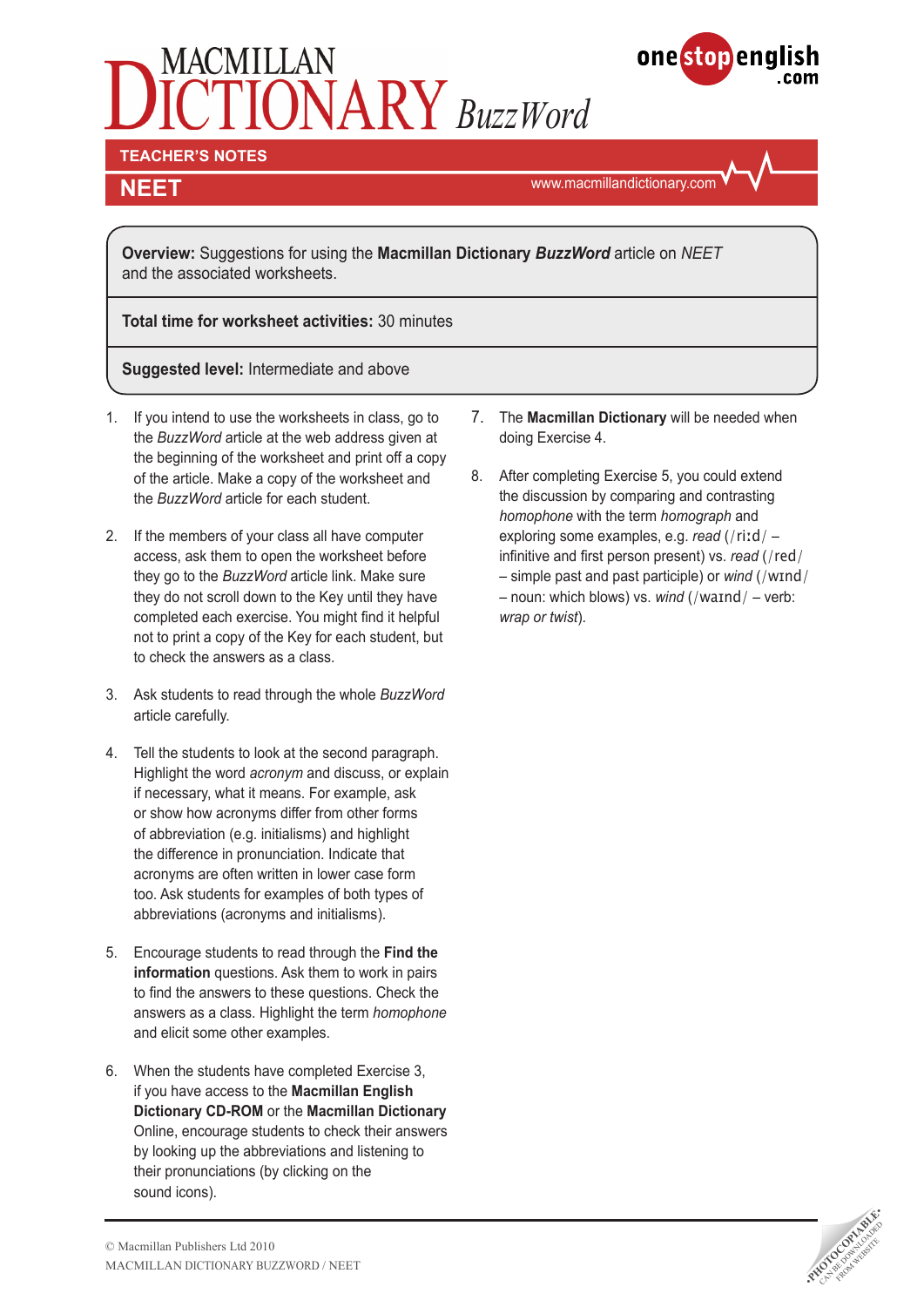



# **NEET**

www.macmillandictionary.com

Go to the **Macmillan Dictionary** *BuzzWord* article at: http://www.macmillandictionary.com/buzzword/entries/neet.html

# **1 Find the information**

### **Read the** *BuzzWord* **article on** *NEET* **and answer these questions.**

- 1. What other two ways can *NEET* be written?
- *2. NEET* is an acronym (= an abbreviation pronounced as a word). What is the phrase that it represents?
- 3. Look at the second paragraph. What are the youngest and oldest ages at which a young person is described as a *NEET*?
- 4. Look at the fourth paragraph. What is the *September Guarantee*?
- 5. What phrase are critics using to describe young people who cannot get jobs or training?
- 6. A *homophone* is a word which sounds exactly the same as another word but has a different meaning or spelling. What English word is a homophone of *NEET*, and what is its word class?

### **2** Find the abbreviation

**Put the words in each of the phrases below in the correct order. Then fill in the abbreviation which is often used for each phrase.**

- 1. age old pensioner
- 2. it-yourself-do
- 3. technology information
- 4. disc versatile digital
- 5. teller automated machine
- 6. object unidentified flying

## **3 Abbreviations: Acronym or initialism?**

**Which of these abbreviations are** *acronyms* **(pronounced as words) and which are** *initialisms* **(each letter pronounced separately)? Put them in the correct column in the table.**

| CIA<br><del>YIDS</del> | J١<br>HIV | $\overline{\phantom{0}}$ | $\cdot$ $\sim$ $\sim$<br><b>INCL</b> | PIN | SUV |
|------------------------|-----------|--------------------------|--------------------------------------|-----|-----|
|------------------------|-----------|--------------------------|--------------------------------------|-----|-----|

| acronym     | initialism |
|-------------|------------|
| <b>AIDS</b> |            |
|             |            |
|             |            |
|             |            |
|             |            |

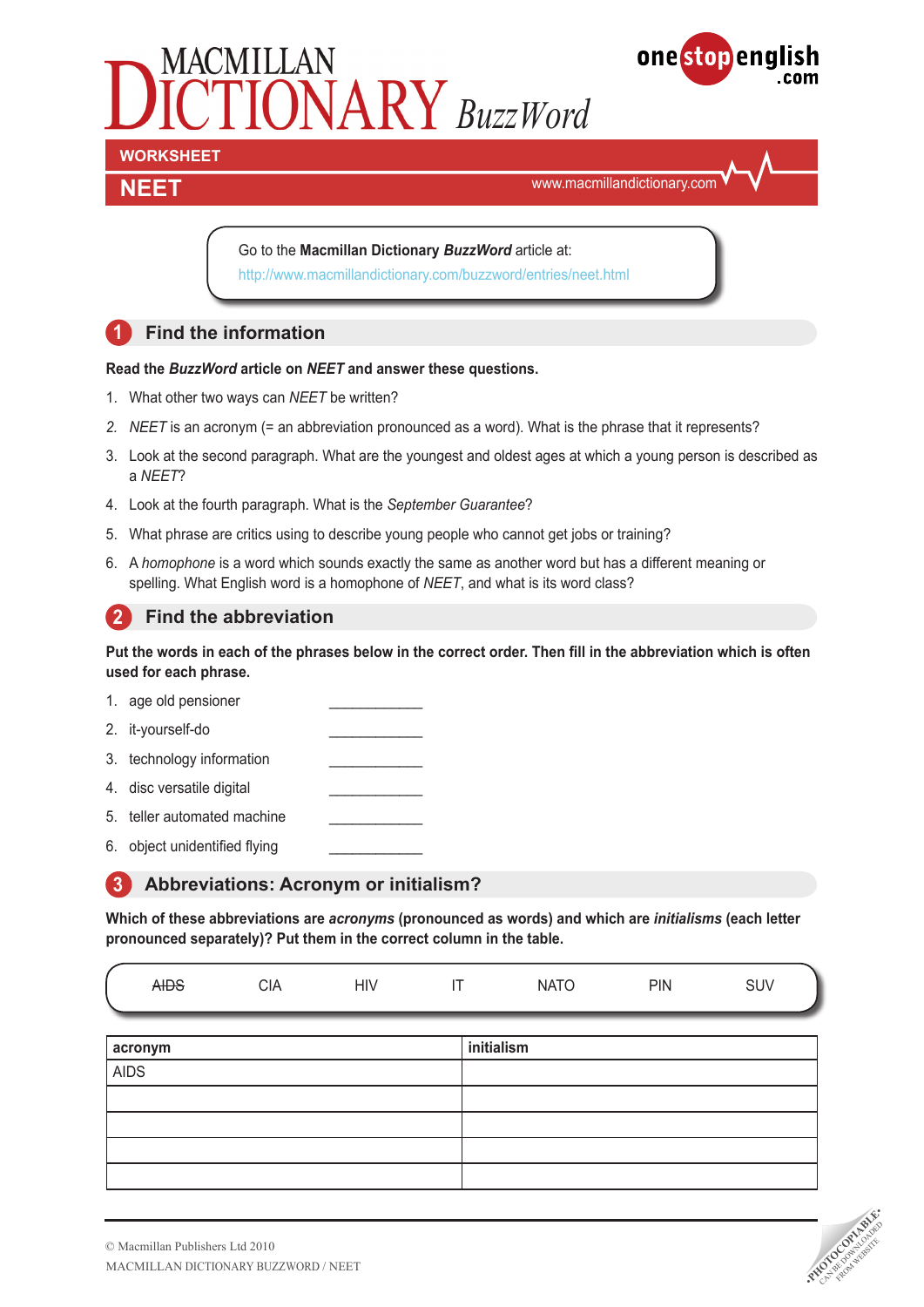

passed / past